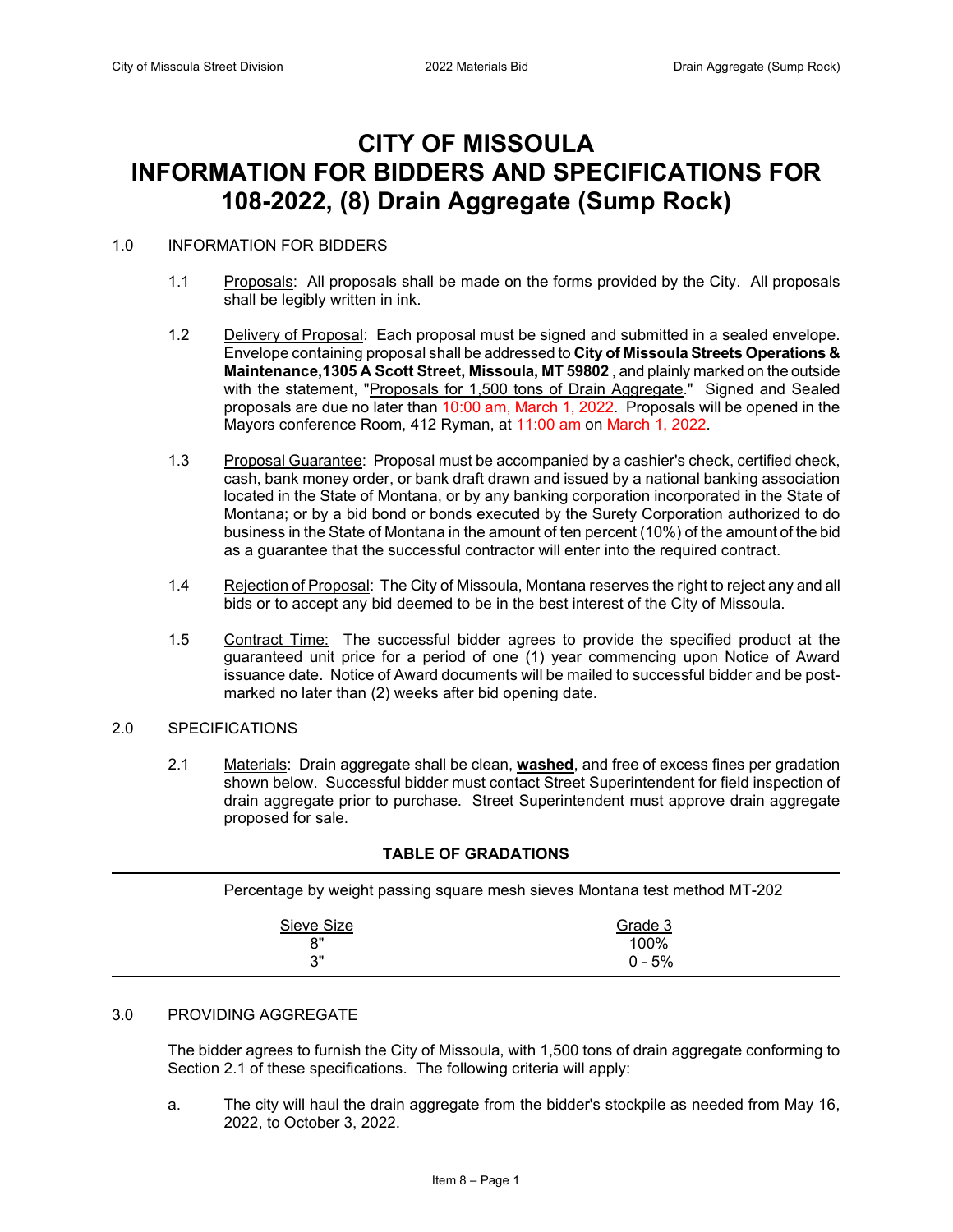- b. The bidder's stockpile shall be located within five miles of the Missoula City limits.
- c. The bidder shall load the drain aggregate into the city trucks during the city workweek as required by the city.
- d. Payment shall be made on a tonnage drain aggregate loaded and hauled basis.

#### 4.0 TESTING

The City will be responsible for any testing that they deem necessary to assure that the drain aggregate meets the gradation enumerated under Section No. 2 of these Specifications.

#### 5.0 METHOD OF MEASUREMENT AND BASIS OF PAYMENT

- a. Drain aggregate shall be paid for at a unit price bid per ton as furnished to the city. Payment shall be full compensation for labor, equipment, materials and incidentals necessary to furnish the material in full compliance with the Specifications.
- b. No payment will be made for material that is rejected for any deviations from these specifications.
- c. Tonnage shall be measured by certified scales provided by the supplier or on public scales most accessible to the source. Each vehicle used in transporting seal coat aggregate shall be weighed completely empty and again after loading. The difference in weights will be used as a basis for computing the tonnage on a 2,000 pound ton.
- d. The listed quantities are based on preliminary project programming, which is subject to change. The City reserves the right to vary the quantities of each line item and may alter tonnage without additional price negotiation.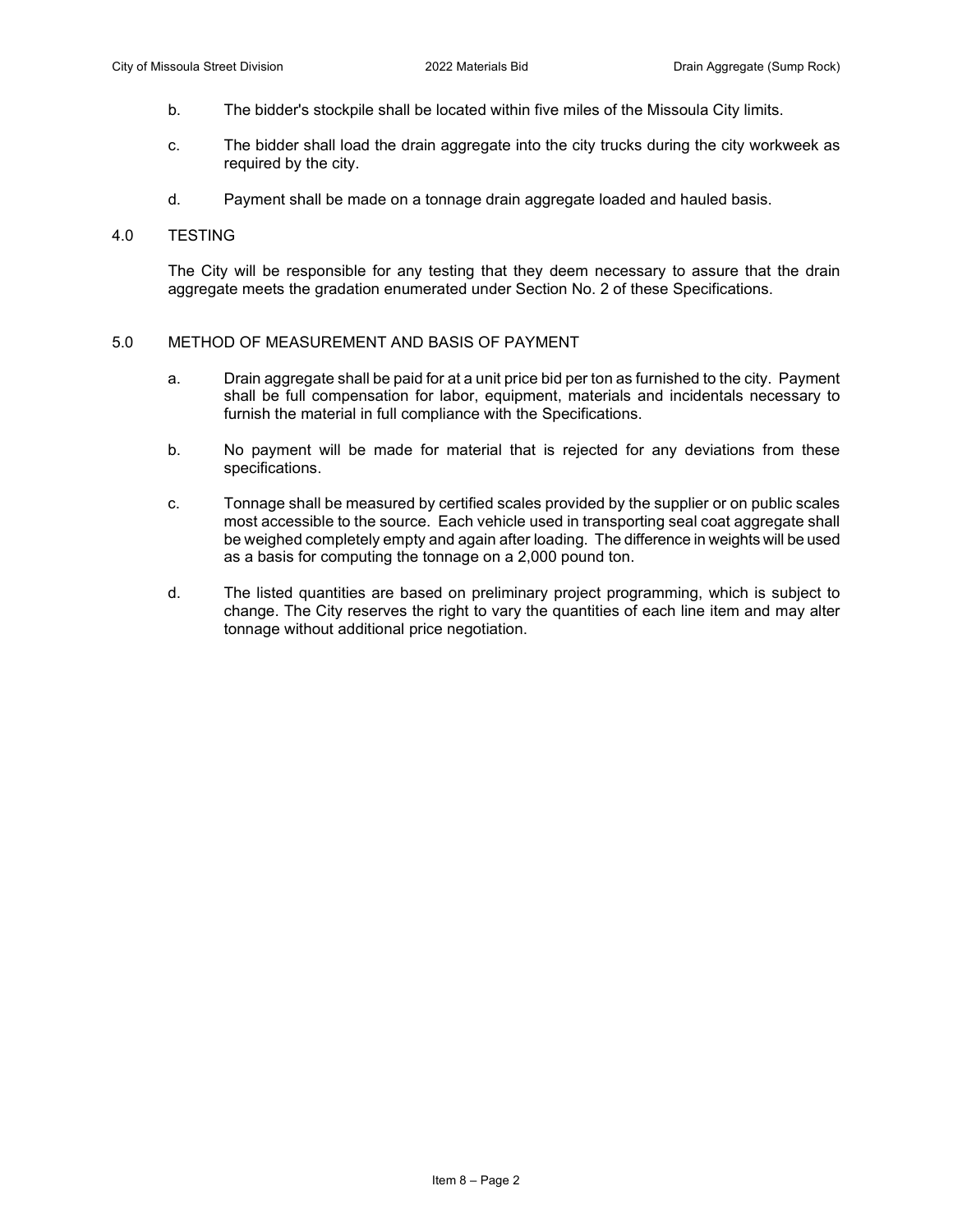# **PROJECT NO. 108-2022 (8)**

## **PROPOSAL FOR FURNISHING DRAIN AGGREGATE (Sump Rock)**

The undersigned bidder having examined the specifications for bid, hereby proposes to provide **1,500 tons** of drain aggregate to the City of Missoula, Montana, complete in accordance with the specifications on file in the office of the City Engineer for the prices quoted in this proposal.

The undersigned bidder further agrees that the only persons or parties interested in this proposal are in all respects fair and without fraud; that it is made without collusion with any officials or employees of the City of Missoula, and that the proposal is made without any connection or collusion with any person making another proposal.

Enclosed herewith is a \_\_\_\_\_\_\_\_\_\_\_\_ as a proposal guarantee, in the amount of \_\_\_\_\_\_\_ Dollars,  $(\$$  ) which the undersigned agrees is to be forfeited to and become the property of the City of Missoula as liquidated damages, should this proposal be accepted and the contract awarded to him and he fails to deliver the materials in the form prescribed, but otherwise the proposal guarantee shall be returned to the undersigned upon signing of the contract.

The undersigned bidder further agrees that pursuant to Section 18-1-102 Montana Code Annotated, the City is required to provide purchasing preferences to resident Montana vendors and/or for products made in Montana.

In submitting this bid, it is understood that the City of Missoula reserves the right to reject any and all bids, to delete certain items, and to postpone award for a reasonable time.

The undersigned bidder certifies that he understands and accepts the manner of payment of the cost of materials for this bid item.

The undersigned bidder certifies that he has received and duly considered the following Addenda to the specifications and the following revisions or additions to the plans:

| Addenda: No. | Dated |  |
|--------------|-------|--|
| Addenda: No. | Dated |  |
| Addenda: No. | Dated |  |
| Addenda: No. | Dated |  |

(Bid Proposal sheet on reverse side)